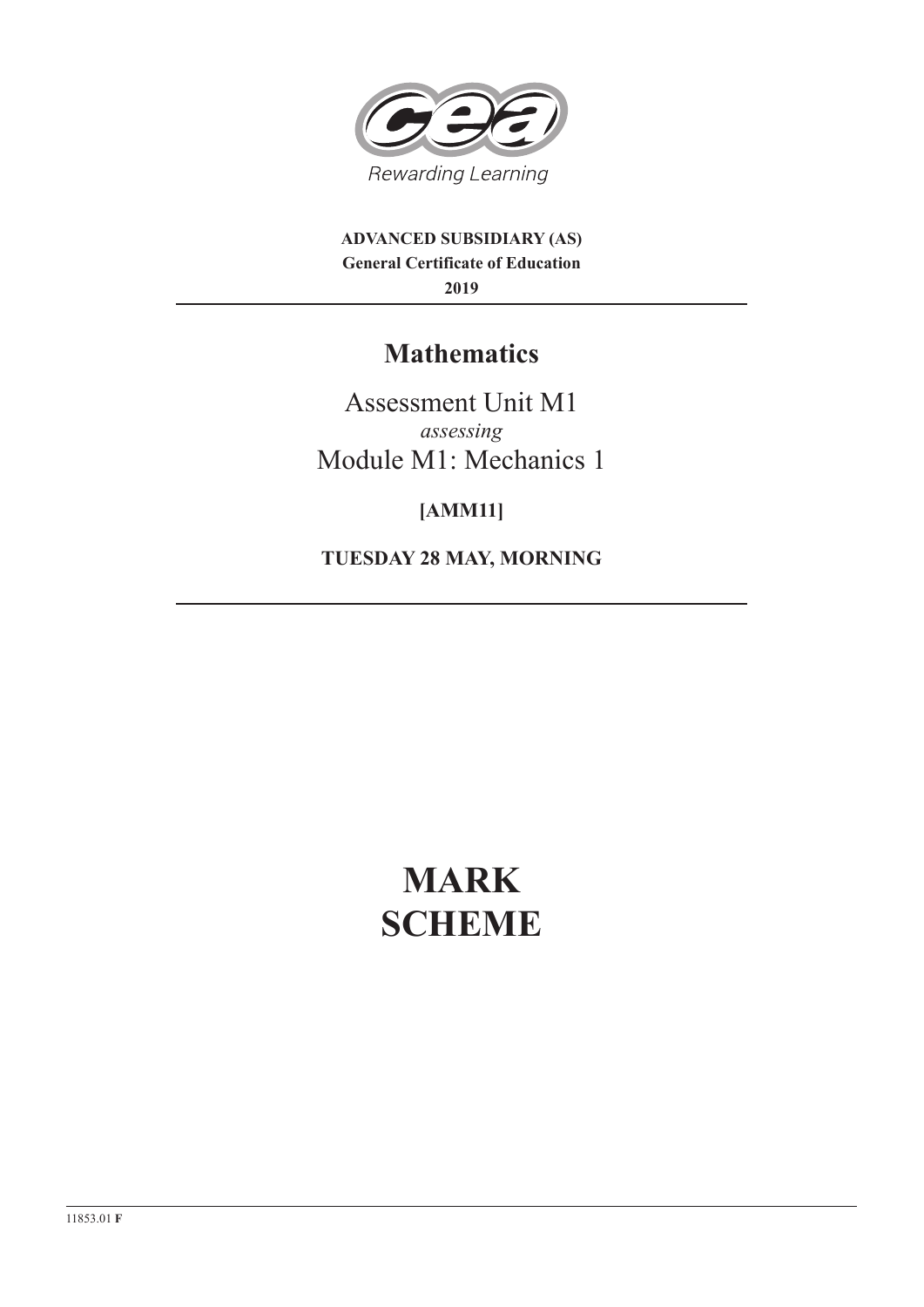### **GCE ADVANCED/ADVANCED SUBSIDIARY (AS) MATHEMATICS**

#### **Introduction**

The mark scheme normally provides the most popular solution to each question. Other solutions given by candidates are evaluated and credit given as appropriate; these alternative methods are not usually illustrated in the published mark scheme.

The marks awarded for each question are shown in the right-hand column and they are prefixed by the letters **M**, **W** and **MW** as appropriate. The key to the mark scheme is given below:

- **M** indicates marks for correct method.
- **W** indicates marks for working.
- **MW** indicates marks for combined method and working.

The solution to a question gains marks for correct method and marks for an accurate working based on this method. Where the method is not correct no marks can be given.

A later part of a question may require a candidate to use an answer obtained from an earlier part of the same question. A candidate who gets the wrong answer to the earlier part and goes on to the later part is naturally unaware that the wrong data is being used and is actually undertaking the solution of a parallel problem from the point at which the error occurred. If such a candidate continues to apply correct method, then the candidate's individual working must be followed through from the error. If no further errors are made, then the candidate is penalised only for the initial error. Solutions containing two or more working or transcription errors are treated in the same way. This process is usually referred to as "follow-through marking" and allows a candidate to gain credit for that part of a solution which follows a working or transcription error.

#### **Positive marking:**

It is our intention to reward candidates for any demonstration of relevant knowledge, skills or understanding. For this reason we adopt a policy of **following through** their answers, that is, having penalised a candidate for an error, we mark the succeeding parts of the question using the candidate's value or answers and award marks accordingly.

Some common examples of this occur in the following cases:

- **(a)** a numerical error in one entry in a table of values might lead to several answers being incorrect, but these might not be essentially separate errors;
- **(b)** readings taken from candidates' inaccurate graphs may not agree with the answers expected but might be consistent with the graphs drawn.

When the candidate misreads a question in such a way as to make the question easier only a proportion of the marks will be available (based on the professional judgement of the examining team).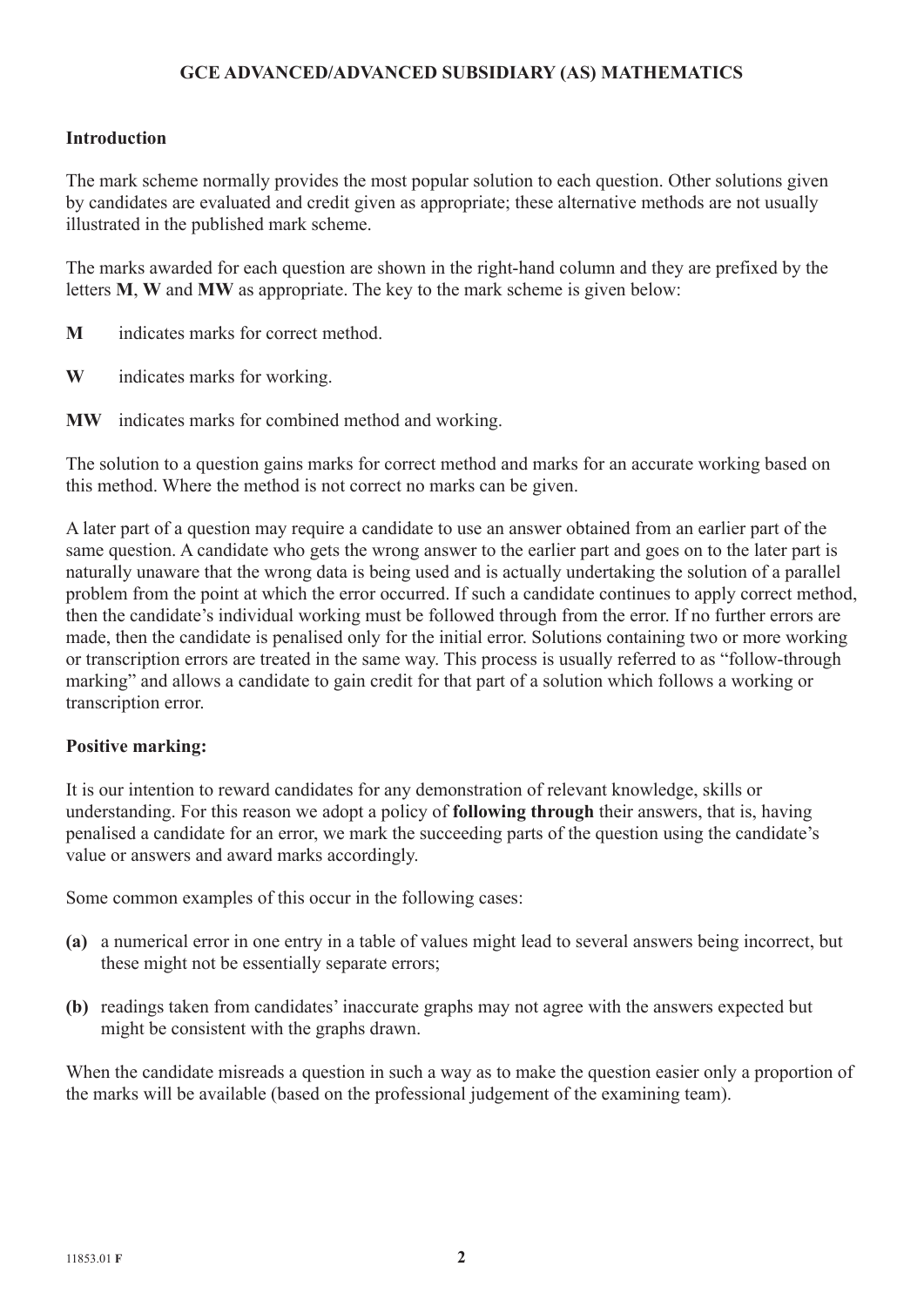| $\mathbf{1}$ | ⇕ | $F\sin\theta = 60$                                | M <sub>2</sub> | <b>AVAILABLE</b><br><b>MARKS</b> |
|--------------|---|---------------------------------------------------|----------------|----------------------------------|
|              |   | $\Leftrightarrow$ $F\cos\theta = 40$              | $M1$ W1        |                                  |
|              |   | $\frac{F\sin\theta}{F\cos\theta} = \frac{60}{40}$ |                |                                  |
|              |   | $\tan \theta = \frac{3}{2}$                       |                |                                  |
|              |   | $\theta$ = 56.3°                                  | MW1            |                                  |
|              |   | $F = \frac{60}{\sin 56.3^{\circ}}$                |                |                                  |
|              |   | $F = 72.1 N$                                      | MW1            | 6                                |
|              |   |                                                   |                |                                  |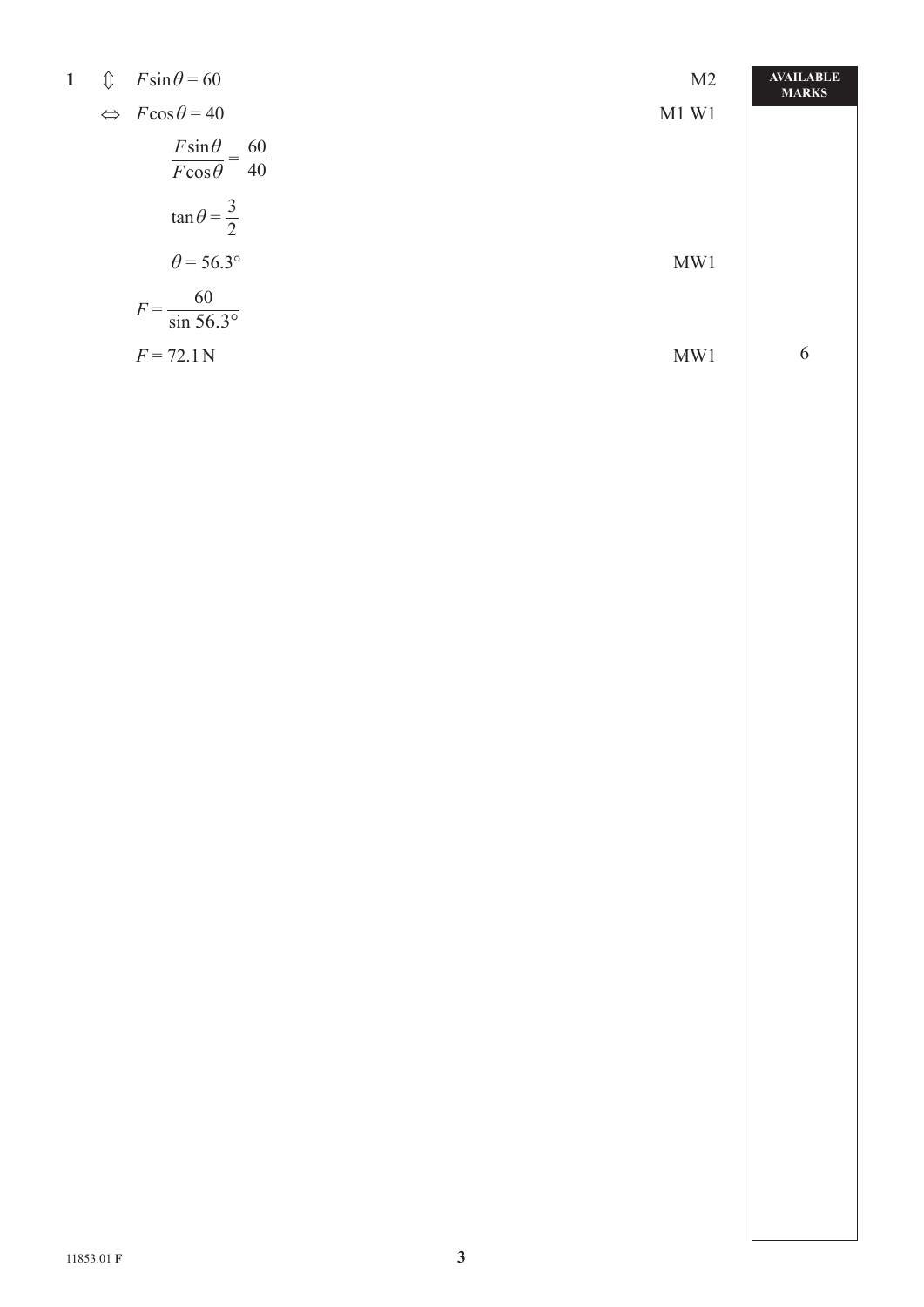| $\overline{\mathbf{2}}$ | (i)                                                                |                                                   | $\boldsymbol{R}$ | $\neq$ 40     | AVAILABLE<br>MARKS |
|-------------------------|--------------------------------------------------------------------|---------------------------------------------------|------------------|---------------|--------------------|
|                         |                                                                    |                                                   |                  |               |                    |
|                         |                                                                    | $Fr$ +                                            |                  |               |                    |
|                         |                                                                    |                                                   |                  |               |                    |
|                         |                                                                    |                                                   | $25\,\mathrm g$  | MW2           |                    |
|                         |                                                                    | (ii) $\Leftrightarrow$<br>$F = ma$                |                  | $\mathbf{M}1$ |                    |
|                         |                                                                    | $40\cos 30^\circ - Fr = 25(0.1)$                  |                  | $\mathbf{M}1$ |                    |
|                         |                                                                    | $Fr = 32.1$                                       |                  | $\rm W1$      |                    |
|                         |                                                                    | $R + 40\sin 30^\circ = 25g$<br>$\hat{\mathbb{U}}$ |                  | $\mathbf{M}1$ |                    |
|                         |                                                                    | $R = 225$                                         |                  | $\rm W1$      |                    |
|                         |                                                                    | $Fr = \mu R$                                      |                  | $\mathbf{M}1$ |                    |
|                         |                                                                    | $\mu = \frac{32.1}{225}$                          |                  |               |                    |
|                         |                                                                    | $\mu = 0.143$                                     |                  | $\rm W1$      |                    |
|                         |                                                                    | (iii) Rope is light/inextensible.                 | MW1              |               |                    |
|                         | (iv) Friction will decrease because the normal reaction decreases. | MW2                                               | 12               |               |                    |
|                         |                                                                    |                                                   |                  |               |                    |
|                         |                                                                    |                                                   |                  |               |                    |
|                         |                                                                    |                                                   |                  |               |                    |
|                         |                                                                    |                                                   |                  |               |                    |
|                         |                                                                    |                                                   |                  |               |                    |
|                         |                                                                    |                                                   |                  |               |                    |
|                         |                                                                    |                                                   |                  |               |                    |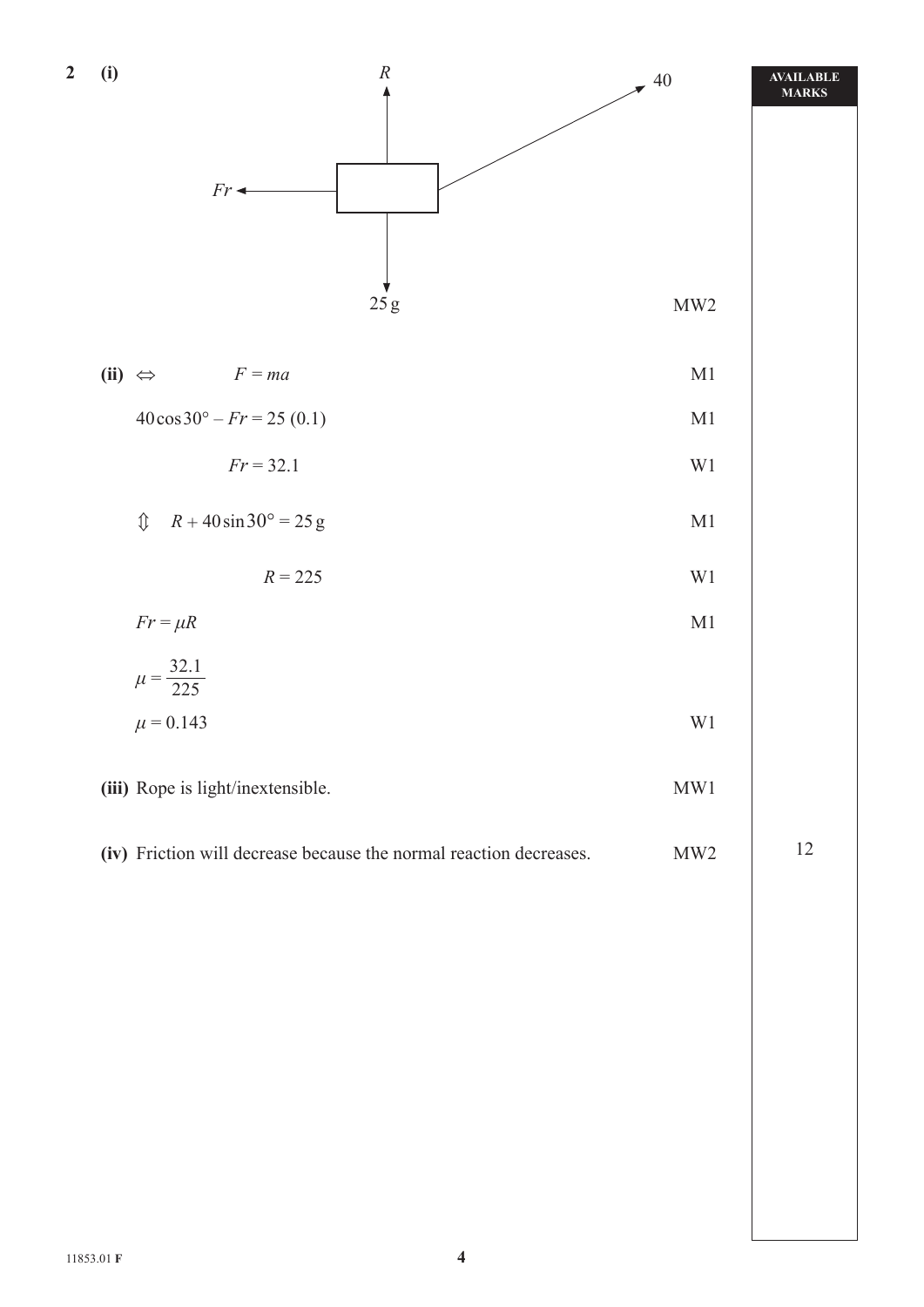

**AVAILABLE MARKS**

**3 (i)** 

*v*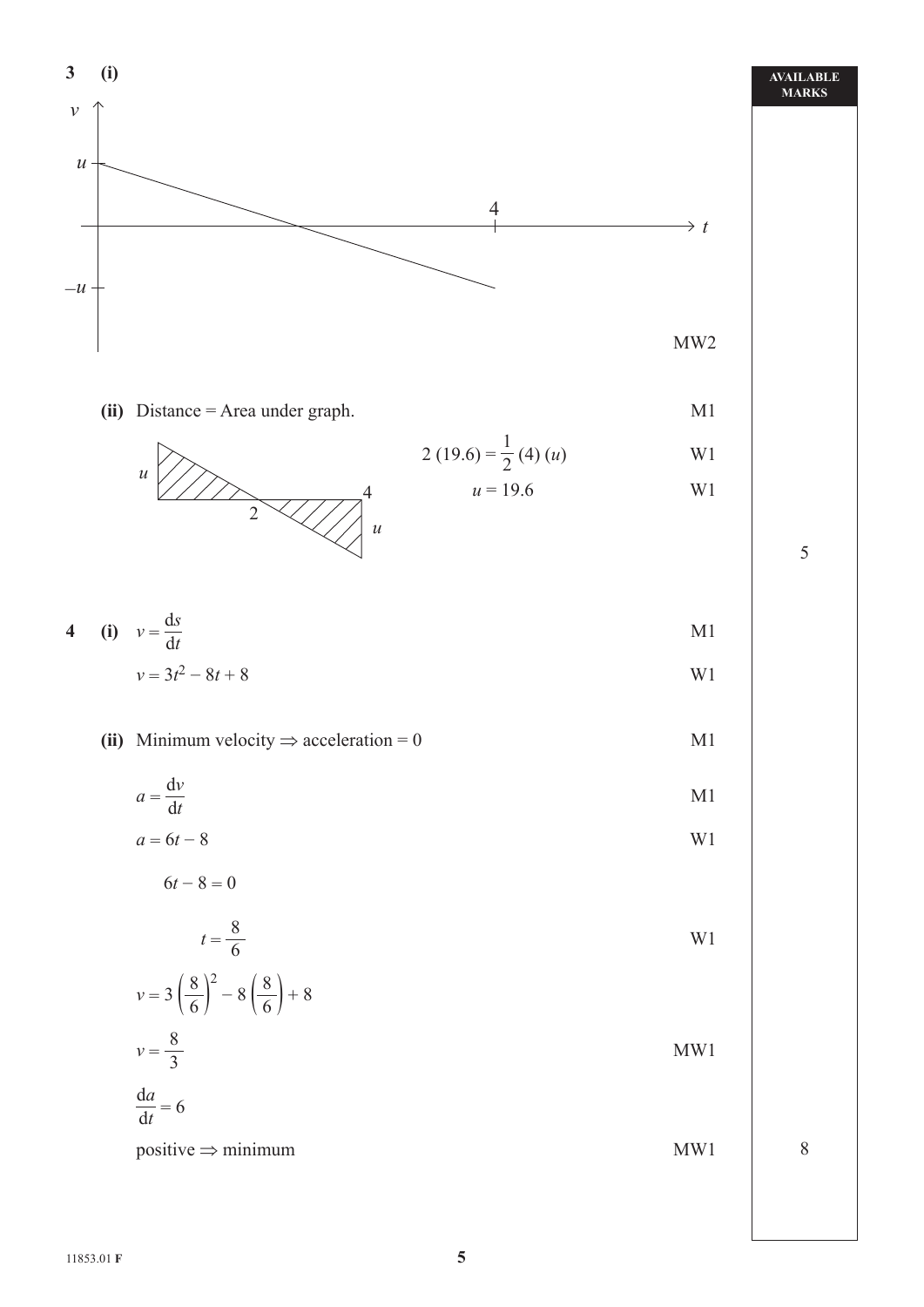



$$
F\left(\frac{1}{12}\right) = 12
$$
 MW1

$$
F = 144 \,\mathrm{N} \tag{MW1}
$$

10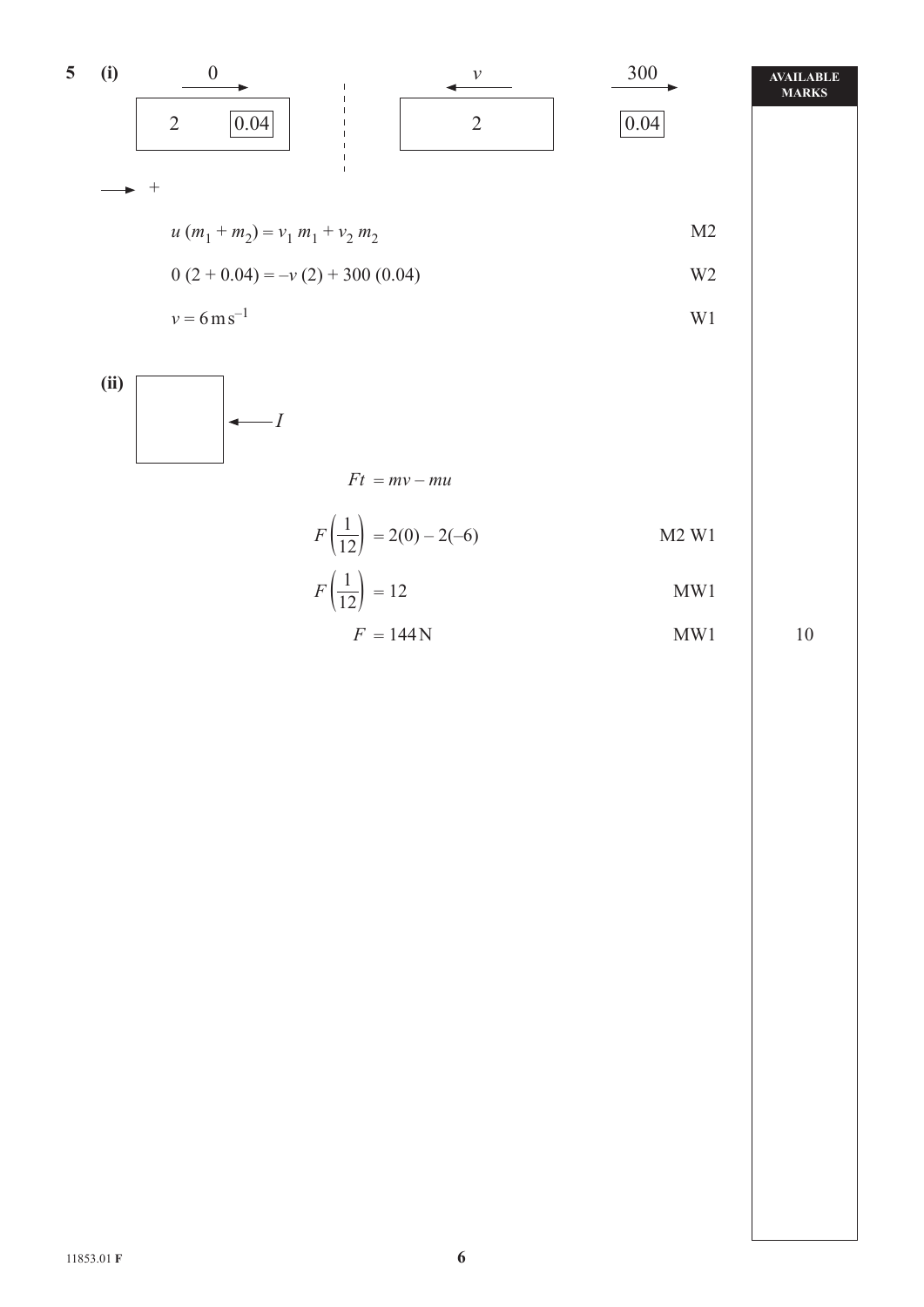

$$
Fr = \mu R \tag{M1}
$$

$$
= \frac{2}{3} (3 \text{ g} \cos 30^\circ)
$$
 W1

$$
=\frac{49\sqrt{3}}{5}
$$

$$
F = ma \qquad \qquad \text{M1}
$$

$$
T - Fr - 3\,\text{gsin}\,30^\circ = 3a\tag{W2}
$$

$$
T - \frac{49\sqrt{3}}{5} - \frac{147}{10} = 3a
$$

eliminating *T*,

$$
a = 3.69 \,\mathrm{m}\,\mathrm{s}^{-2} \tag{W1}
$$

 **(iii)** After 1 m

**6 (i)**

$$
v^2 = u^2 + 2as
$$
  
\n
$$
v^2 = 0 + 2(3.69)
$$
 M1

$$
v = 2.72 \text{ m s}^{-1}
$$
 W1

$$
F = ma
$$

$$
-(Fr + 3\,\text{gsin}\,30^\circ) = 3a
$$

$$
a = -10.6 \,\mathrm{m}\,\mathrm{s}^{-2} \tag{MW1}
$$

$$
v = u + at
$$
   
0 = 2.72 + (-10.6)t   
 W1

$$
t = 0.257 \,\mathrm{s} \qquad \qquad \text{W1} \qquad \qquad 17
$$

 $=$   $\frac{1}{2}$   $\frac{1}{2}$   $\frac{1}{2}$   $\frac{1}{2}$   $\frac{1}{2}$   $\frac{1}{2}$   $\frac{1}{2}$   $\frac{1}{2}$   $\frac{1}{2}$   $\frac{1}{2}$   $\frac{1}{2}$   $\frac{1}{2}$   $\frac{1}{2}$   $\frac{1}{2}$   $\frac{1}{2}$   $\frac{1}{2}$   $\frac{1}{2}$   $\frac{1}{2}$   $\frac{1}{2}$   $\frac{1}{2}$   $\frac{1}{2}$   $\frac{1}{2$ 

#### **AVAILABLE MARKS**